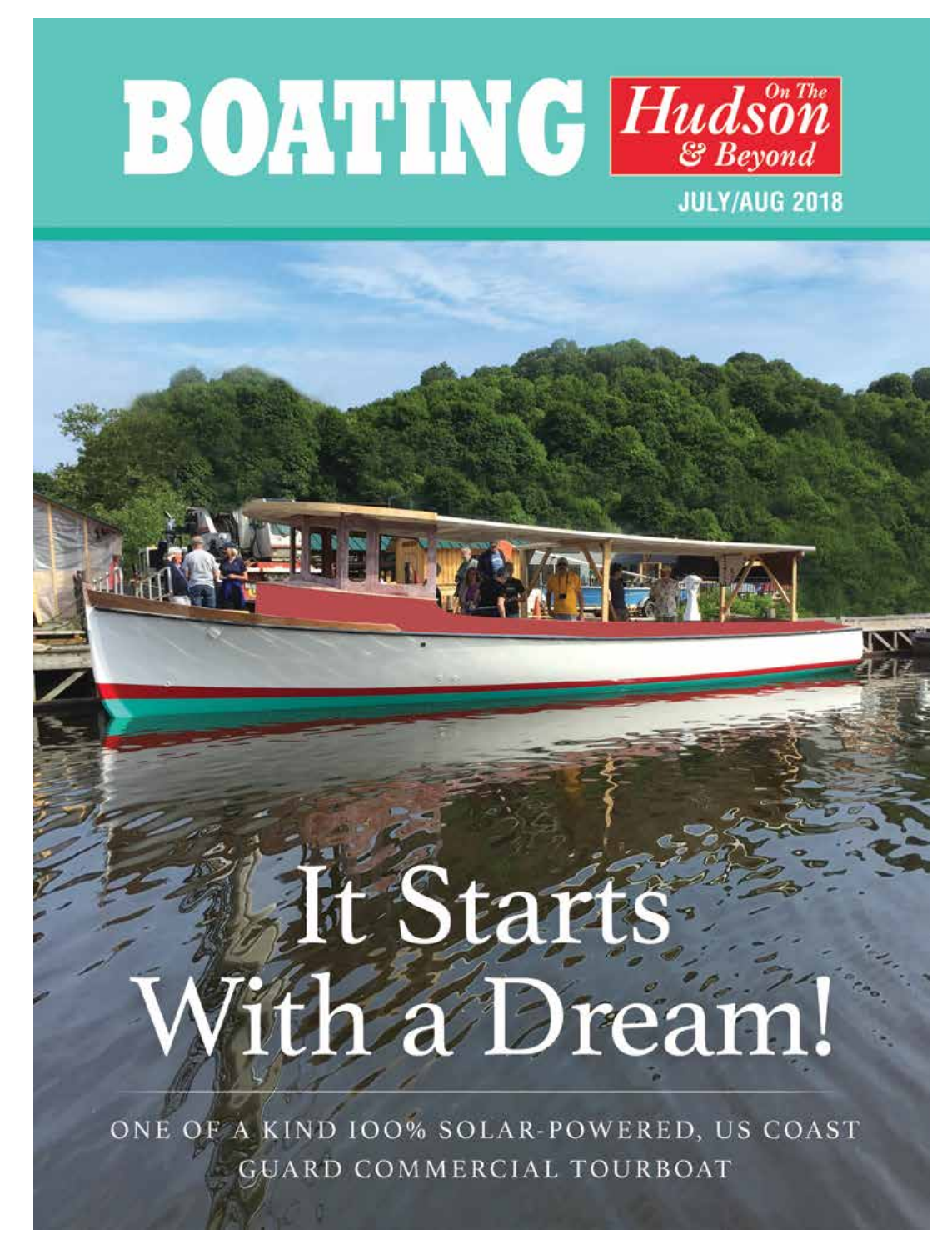## **"Solar Sal"**

*O*n June 8th *Solar Sal 44* was launched into the Roundout Creek in Kingston. She in in the process of becoming the first ever 100% solar powered, US Coast Guard Inspected, commercial tourboat. (The boat is in the water for final Coast Guard inspection)

Only three lifetimes ago all transportation was solar powered, powered by people, animals and wind. Rowing craft of many sorts were the pick-up trucks of the day. Over 1000 sloops plied the Hudson River, they were the 18 wheelers of the day. The international jet plane travel of today was provided then by clipper ships those 3 short lifetimes ago.

Some wooden ships have been replicated and/or restored. The most famous is the Clearwater. Her cargo now is people and her value is not goods but education. The fresh water she sails in is only a drop in the bucket of the water that sustains

*July - August 2018* 

*Disponible en línea en español.*